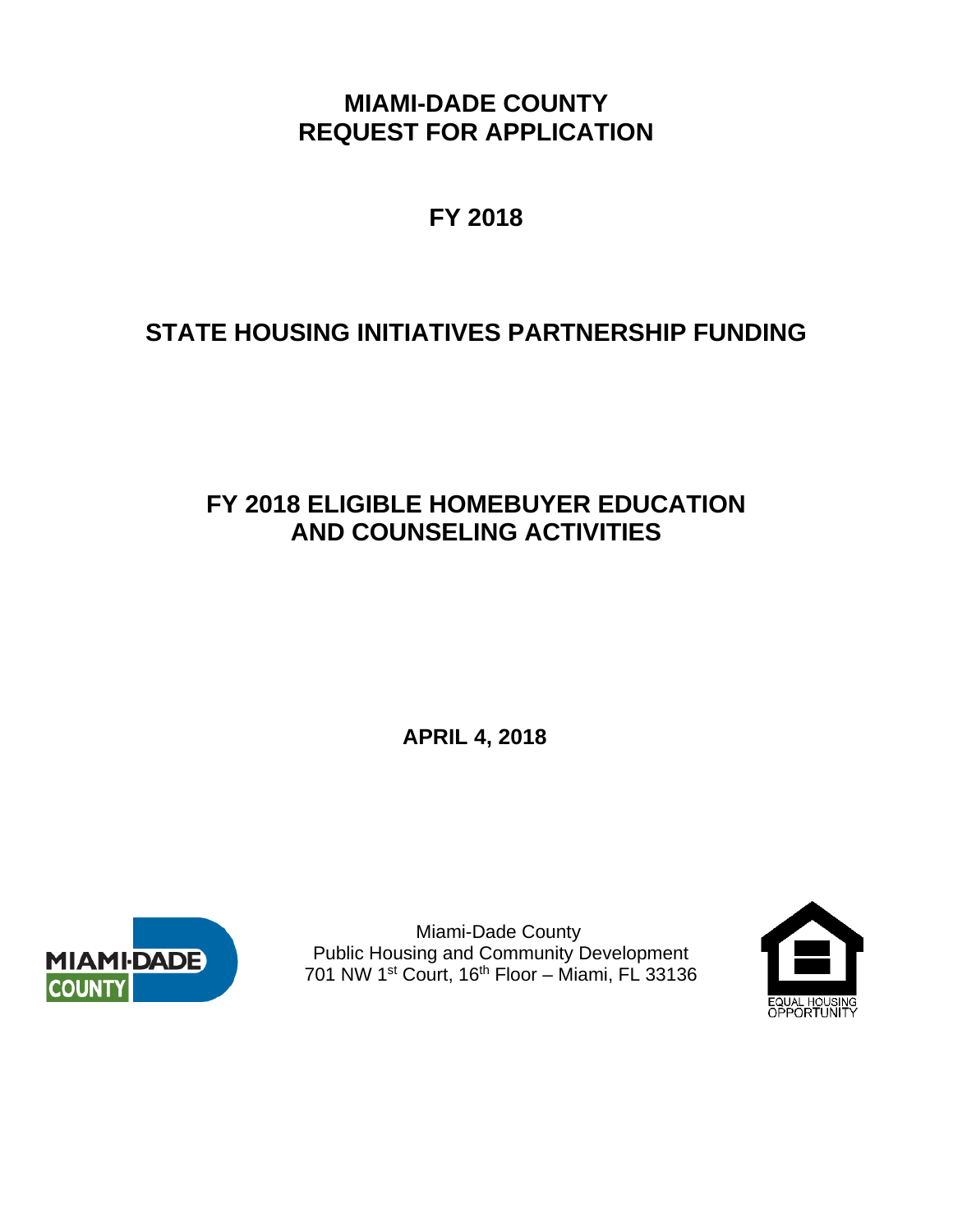**Carlos A. Gimenez**  *Mayor* 

## **BOARD OF COUNTY COMMISSIONERS**

**Esteban L. Bovo Jr.**  *Chairman* 

**Audrey M. Edmonson** *Vice Chairwoman*

**Barbara J. Jordan**  *District 1*

**Jean Monestime**  *District 2*

**Audrey M. Edmonson**  *District 3*

**Sally A. Heyman**  *District 4*

*District 5*

**Rebeca Sosa**  *District 6*

**Xavier L. Suarez**  *District 7* 

 **Daniella Levine Cava**  *District 8*

 **Dennis C. Moss**  *District 9*

 **Senator Javier D. Souto**  *District 10*

 **Joe A. Martinez**  *District 11*

 **José "Pepe" Diaz**  *District 12*

 **Esteban L. Bovo, Jr.**  *District 13*

**Harvey Ruvin**  *Clerk of Courts* 

**Pedro Garcia**  *Property Appraiser*

**Abigail Price-Williams**  *County Attorney*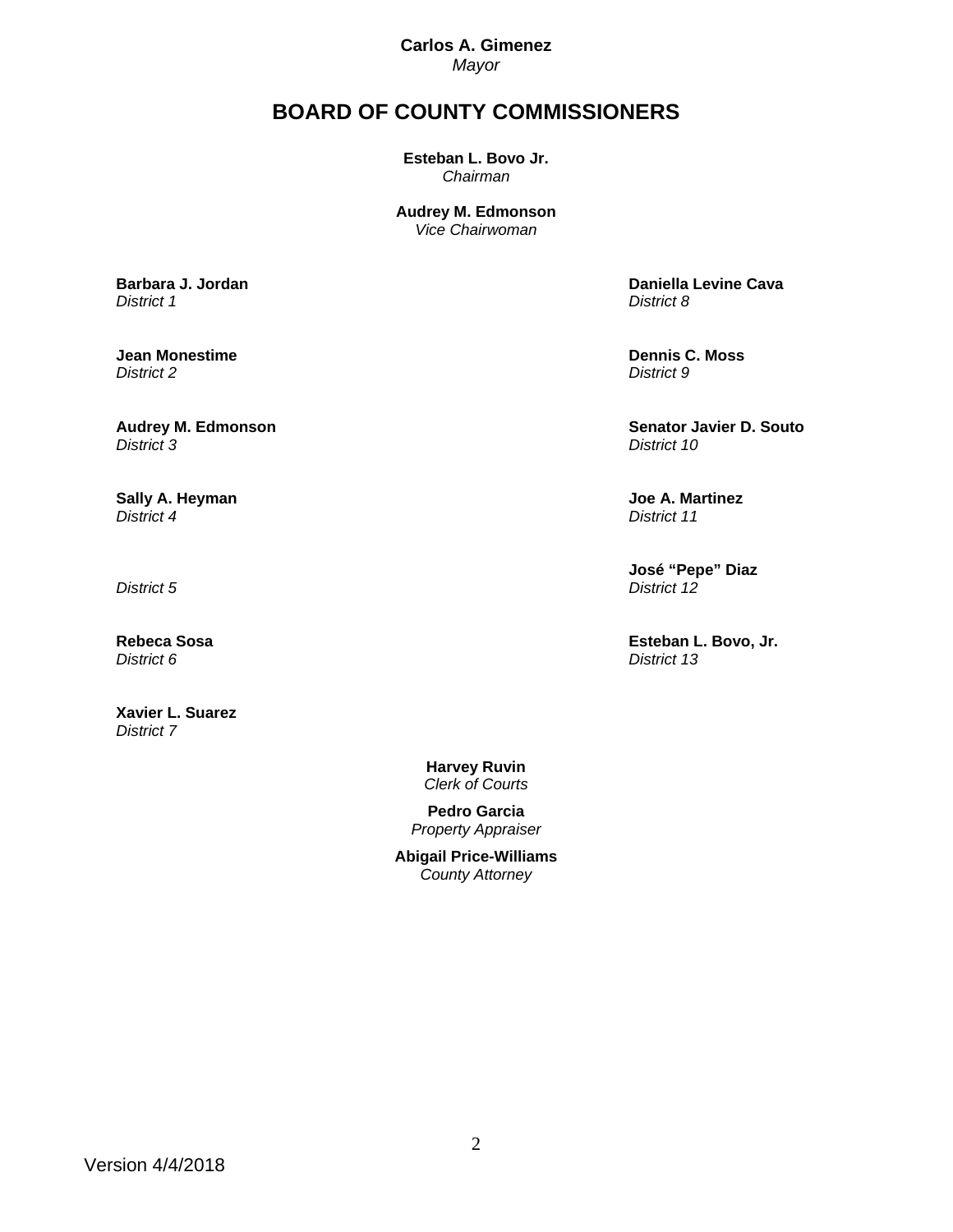## **\*\*\* APPLICATION DISCLAIMER \*\*\***

Updates to the FY 2018 RFA will be posted on the Department of Public Housing and Community Development (PHCD) website. Applicants should periodically check the County's website for potential changes in funding availability, submission dates and/or requirements: www.miamidade.gov/housing/

Miami-Dade County and its Department of Public Housing and Community Development does not discriminate based on race, sex, color, religion, marital status, national origin, disability, ancestry, sexual orientation, age, pregnancy or familial status in the access to, admissions to, or employment in, housing programs or activities. If you need a sign language interpreter or materials in accessible format for this event, call 786-469-2155 at least five days in advance. TDD/TTY users may contact the Florida Relay Service at 800-955-8771.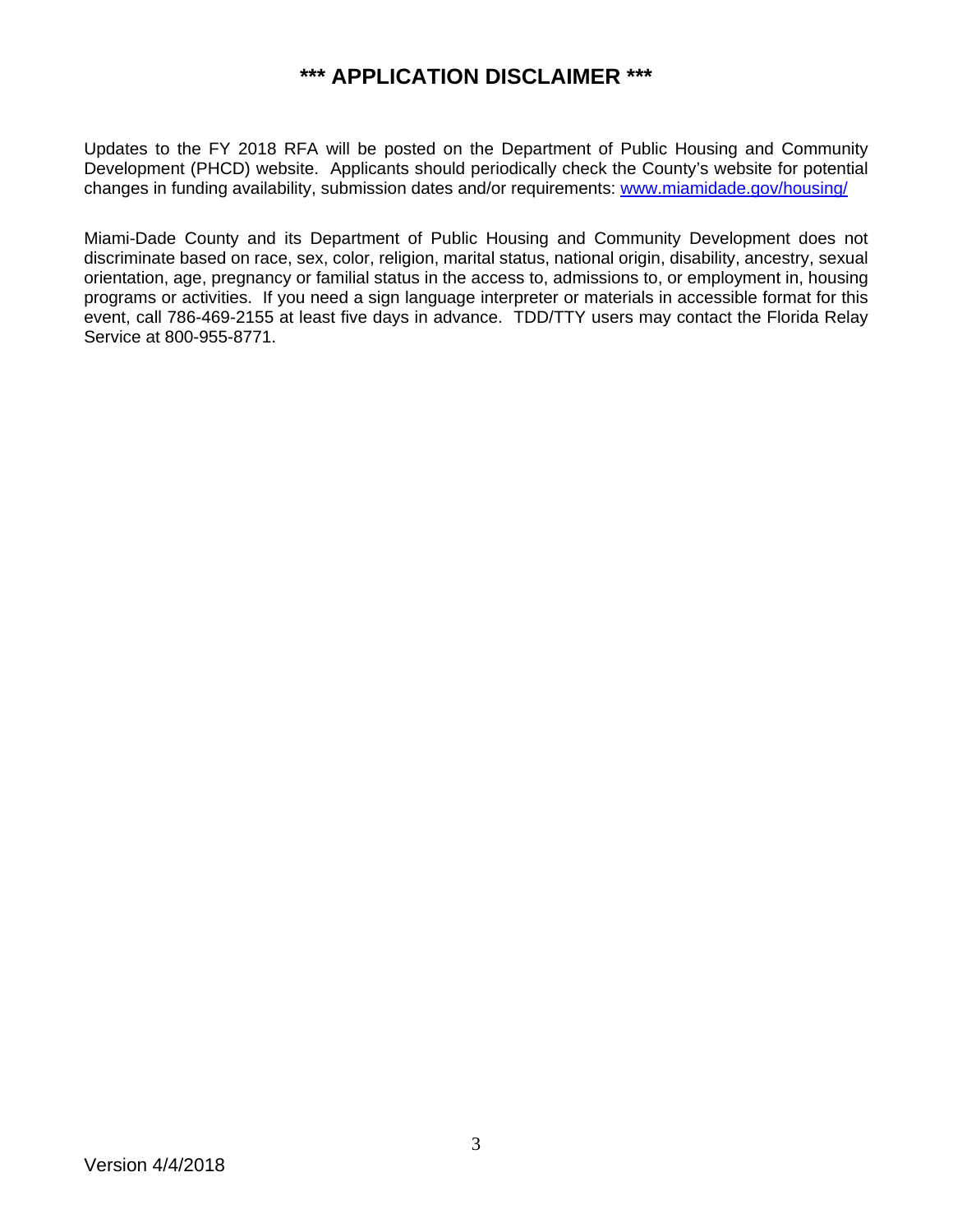## **MIAMI-DADE COUNTY**  FY 2018 REQUEST FOR APPLICATIONS (RFA) **STATE HOUSING INITIATIVES PARTNERSHIP PROGRAM FUNDING (SHIP)**  TABLE OF CONTENTS

## THE COMPLETE FY 2018 RFA CAN BE FOUND ONLINE AT **http://www.miamidade.gov/housing/**

|                                                     | Page 1  |
|-----------------------------------------------------|---------|
|                                                     | Page 2  |
|                                                     | Page 3  |
|                                                     | Page 5  |
|                                                     | Page 6  |
|                                                     | Page 8  |
|                                                     | Page 10 |
|                                                     | Page 11 |
|                                                     | Page 12 |
|                                                     | Page 13 |
|                                                     | Page 14 |
|                                                     | Page 15 |
| HOMEOWNER EDUCATION AND COUNSELING SCORING CRITERIA | Page 17 |
|                                                     | Page 19 |
|                                                     | Page 20 |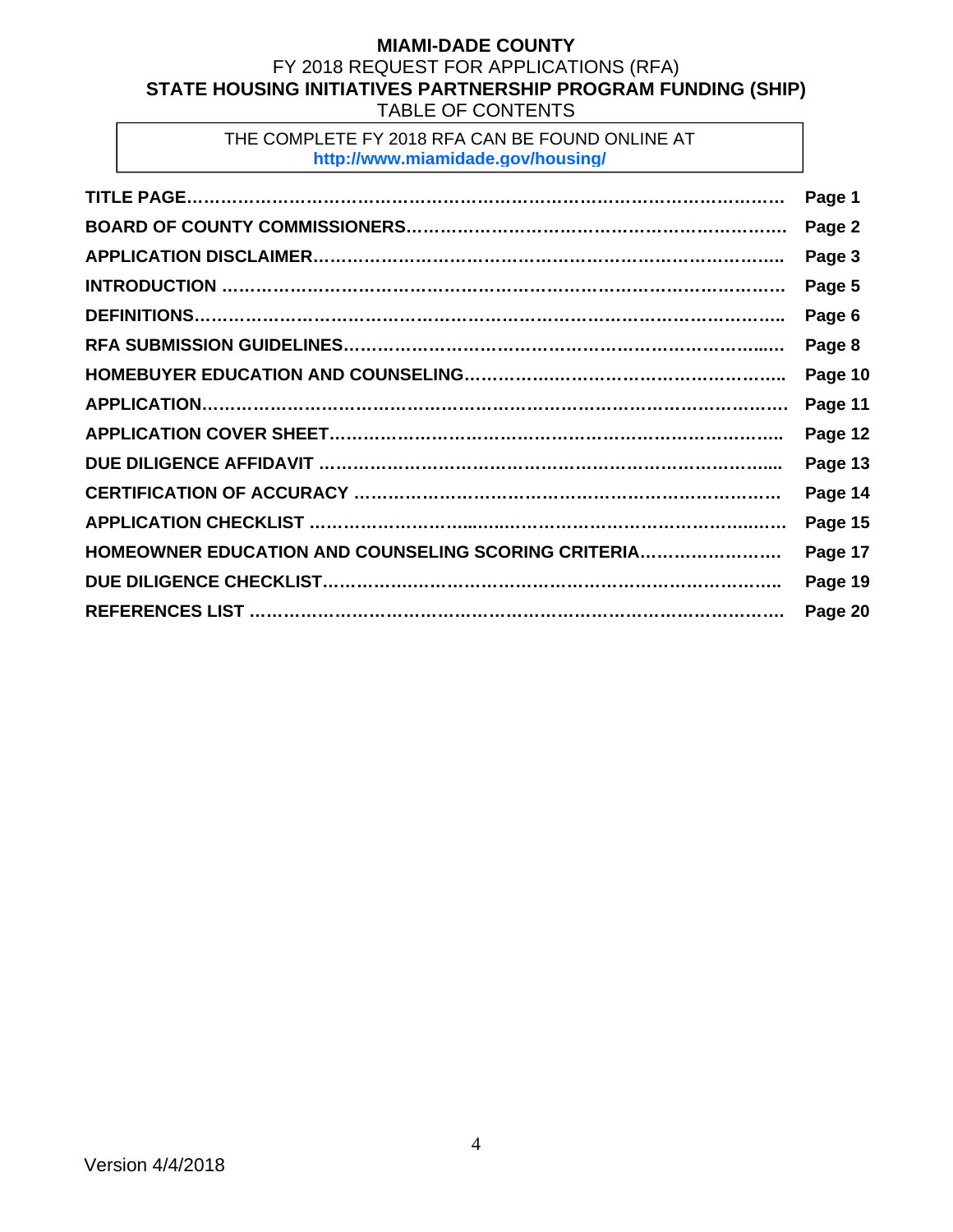# **MIAMI-DADE COUNTY FY 2018 REQUEST FOR APPLICATION STATE HOUSING INITIATIVES PARTNERSHIP FUNDING (SHIP)**

## **SECTION A**

#### **Introduction**

Miami-Dade County, through the Department of Public Housing and Community Development (PHCD) is soliciting applications under this Request for Application (RFA) process to fund Homebuyer Education and Counseling activities with State Housing Initiatives Partnership (SHIP) funds.

Applicants that are qualified U.S. Department of Housing and Urban Development (HUD) approved agencies, with a demonstrated ability to provide educational and counseling services to prospective homebuyers are encouraged to apply. Proof of U.S. HUD approval must be provided at the time of application to be considered for funding.

This RFA is seeking applications to address homebuyer education and counseling needs countywide, with funding amounts listed below.

| <b>Program Activities</b>          | <b>SHIP Amount</b> |
|------------------------------------|--------------------|
| Homebuyer Education and Counseling | \$900,000          |
| Total                              | \$900,000          |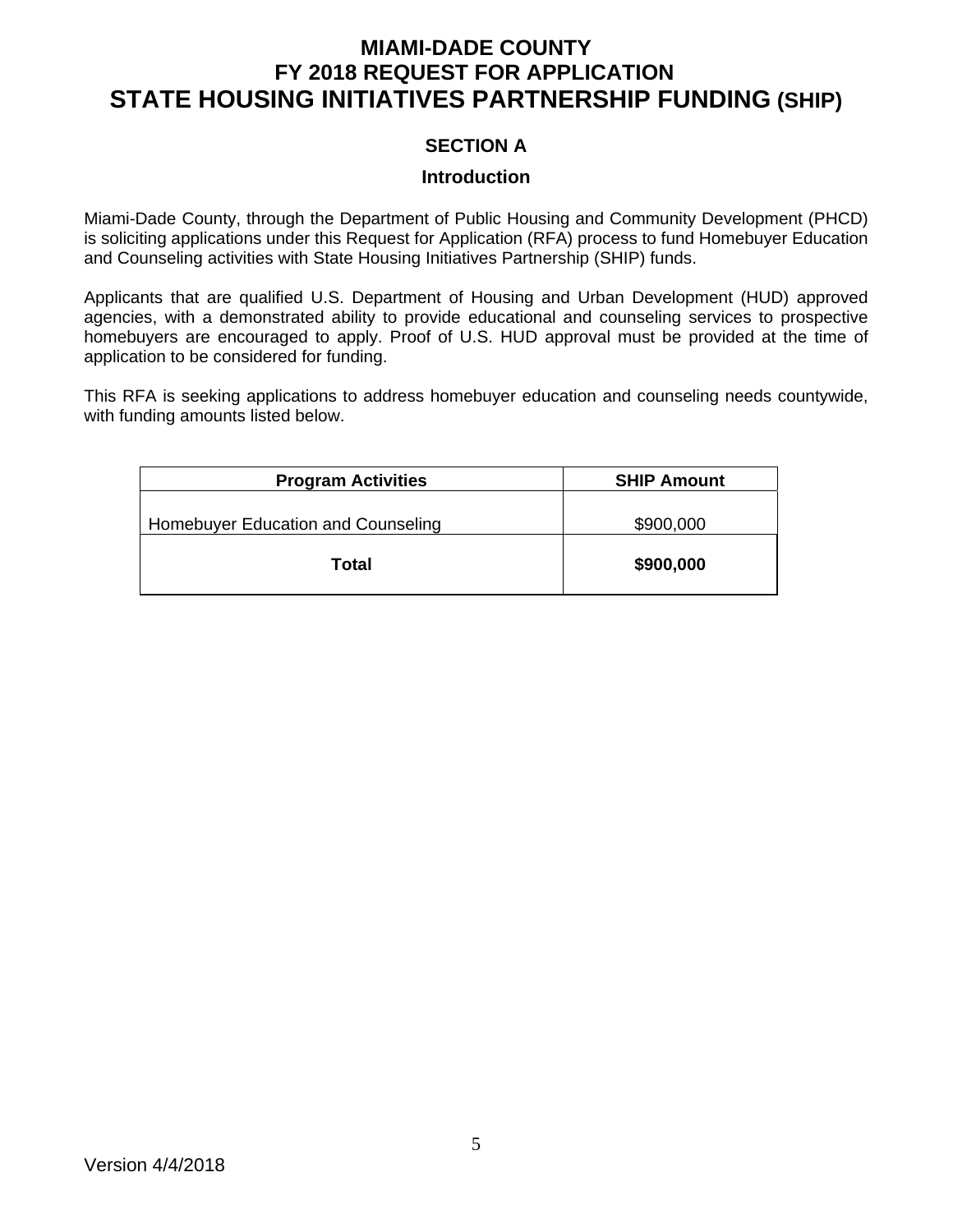## **SECTION B**

## **Definitions**

**Applicant:** Organization submitting an application for funding.

**Application Checklist:** Forms identifying documents required to complete this application. **Applications lacking items and/or criteria needed to meet minimum threshold will be deemed non-responsive and will not be scored.** 

**ALF or Assisted Living Facility:** A Florida licensed living facility that complies with Sections 429.01 through 429.54, F.S., and Chapter 58A-5, F.A.C.

**Audited Financial Statements:** Financial Statements that have been prepared in accordance with Generally Accepted Accounting Principles (GAAP) and that have been audited by an independent third party certified public accountant in accordance with generally accepted auditing standards.

**Certified Financial Statements:** Financial statements to include, but not limited to, balance sheet, income statement, and statement of cash flows that have been prepared and certified by an independent third party certified public accountant in accordance with GAAP.

**Disabled Household:** Any moderate, low, very low or extremely low income household that has one or more persons who (a) have a physical impairment or mental impairment that substantially limits one or more major life components; (b) have a record of such impairment; or (c) are regarded as having such an impairment in accordance with the Federal Fair Housing Act and Chapter 11A of the Code of Miami-Dade County.

**Elderly Housing:** As determined by HUD is a dwelling that is specifically designed for and occupied by an elderly person under a Federal, State, or local government; or is occupied solely by persons who are 62 or older; or a dwelling that houses at least one person who is 55 or older in at least 80% of the occupied units, and adheres to a policy that demonstrates intent to house persons who are 55 or older. Miami-Dade County's elderly housing set-aside is for persons age 55 or older per Resolution No. R-780-15.

**Financial Beneficiary:** One who is to receive a financial benefit from the proceeds of development cost (including deferred fees). This definition includes any party which meets the above criteria, such as the Developer and its principals and principals of the applicant entity. This definition does not include third party lenders, Housing Credit (HC) Syndicators, Credit Enhancers who are regulated by a state or federal agency.

**Firm Commitment:** Match/leverage funds must be explicit, in writing and signed by a person authorized to make the commitment, i.e., applicants MUST show proof of subsidy, such as an award letter or invitation to underwriting from the Florida Housing Finance Corporation (FHFC) or a board approved allocation. The commitment must indicate the total dollar value of the commitment and must be valid through financial closing of the project. It must be supported by evidence of funding ability from an industry recognized financial institution and show evidence of initial underwriting by the lender or from a financial source determined through documented evidence to be able to support the commitment. Final decisions on the issue of "firm commitment" shall be made by PHCD.

**Income Levels:** An individual or family's economic means based on Area Median Income (AMI) standards.

- Moderate Income is above 80% AMI to 140% of AMI
- Workforce Housing Income levels are above 65% to 140% of AMI

Version 4/4/2018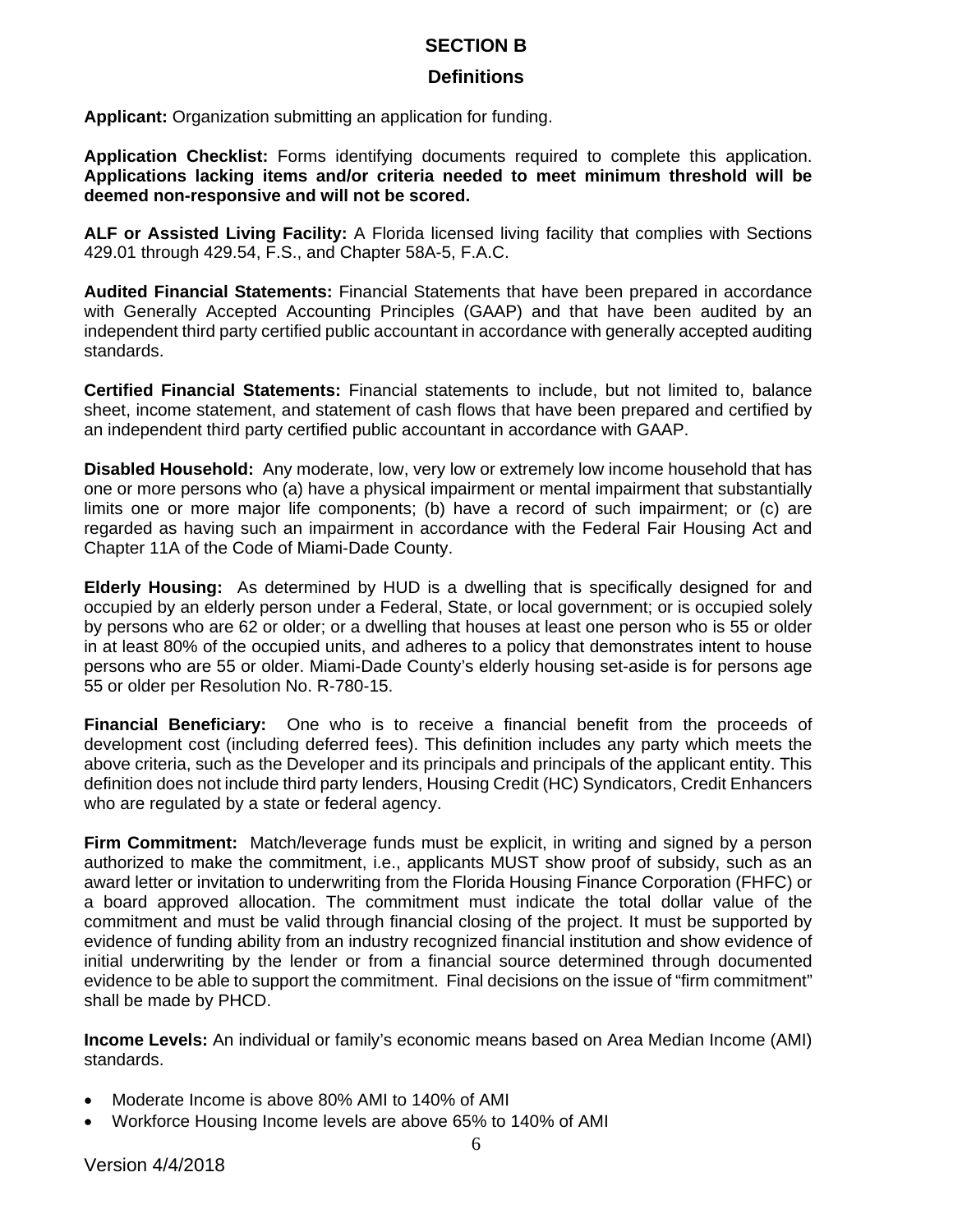- Low–Income is 80% of AMI
- Very Low–Income is 50% of AMI or lower
- Extremely Low-Income is 33% of AMI or lower or as more specifically defined in the FHFC RFA.

**Low Income:** The Adjusted Income for a Family which does not exceed 80 percent of the Area Median Income.

**Minimum Threshold Requirements:** Requirements that must be satisfied for the application to be responsive. Per Resolution No. R-630-13, applicants are required to provide a detailed project budget, sources and uses statement, certifications as to past defaults on agreements with Non-County sources and clear a due diligence check prior to funding commitment. The applicant must have firm commitments of all project funding. A report of Due Diligence findings will be submitted to the Board of County Commissioners. **Applications lacking any items and/or criteria needed to meet minimum threshold will be deemed non-responsive and will not be scored.** 

**PHCD:** Miami-Dade County Department of Public Housing and Community Development or predecessor or successor department.

**Principal:** An applicant, any general partner of an applicant, and any officer, director, or any shareholder of any applicant or shareholder of any general partner of an applicant.

**Special Needs Population:** A resident or a family member that is considered to be homeless, a survivor of domestic violence, a person with an emotional, mental or physical disability or youth aging out of foster care. These households require initial, intermittent or ongoing supportive services from one or more community-based service providers or long term care program.

**Sponsor:** Means any individual, association, corporation, joint venture, partnership, trust, local government, or other legal entity or any combination thereof which, has been approved by the corporation as qualified to own, construct, acquire, rehabilitate, reconstruct, operate, lease, manage or maintain a project; and except for a local government, has agreed to subject itself to the regulatory powers of the corporation.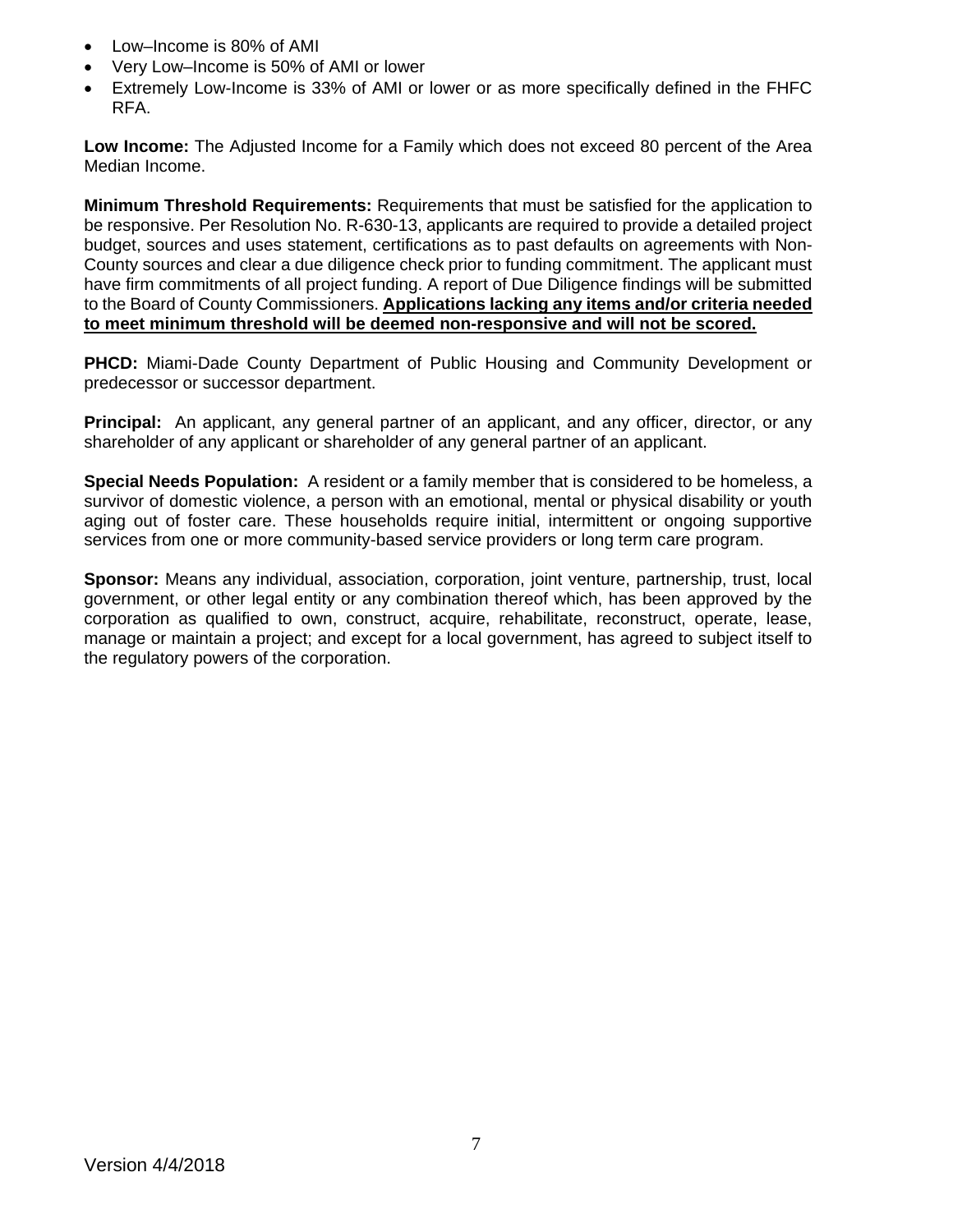## **SECTION C**

## **Submission Guidelines**

- Applicants must submit an **Application Cover Sheet** as the first page of the application. This cover sheet must include the legal name of the Developer, employer identification number (FEIN), organization type, amount of funding request, Developer's address, contact person name, title, phone number, and email address.
- Applications must be submitted in 3 ring binders, including (1) original and six (6) copies of each request for funding. Each binder is to include ONE complete application. Applicants submitting binders containing **more than one application may be deemed non-responsive and may not be scored.**
- The original version of each application must be labeled "ORIGINAL" on the outside of the binder and all Binders submitted as copies must each be labeled "COPY" accordingly.
- **Each Application must be labeled with the appropriate category: Homebuyer Counseling.**
- Applicants must score a minimum of **70 points** to be recommended for funding.
- No pages are to be stapled or clipped. Each of the 7 submitted binders must include a COMPLETE application. Do not exclude any documents from binders labeled "Copy."
- If CDs or thumb drives are submitted as part of an application, then they should be included in all 7 submitted binders (1 original and 6 copies)
- All proposals must be submitted in the legal name of the limited partnership, corporation, or agency**.**
- **All applicants are required to review and provide requisite supporting documentation outlined in the Application Checklist included in the Application.**
- For purposes of this RFA, the application period is April 4, 2018 through May 4, 2018, Monday through Friday excluding County Holidays. Any applications submitted after the May 4, 2018 noon deadline will **not** be accepted.
- Faxed applications will **not** be accepted.
- Applications must comply with all requirements of this RFA. Applications that are incomplete or have deficiencies and errors will be submitted to the County Attorney's Office for legal review and determination of responsiveness.
- No changes or additions to the proposals will be accepted after the application deadline.
- Applications will not be accepted anywhere other than as noted in this application.
- Miami-Dade County will not fund an entity or an affiliate with outstanding defaulted loans, debarment actions or any other legal encumbrances with the County, State of Florida, or Federal programs regardless of the merits of the submitted proposal.
- An applicant may be disqualified from consideration for funding in this RFA based on poor performance or non-compliance on any other projects with PHCD.
- PHCD will adhere to compliance quidelines pursuant to Resolution No. R-630-13 approved by the Miami-Dade County Board of County Commissioners on July 16, 2013, requiring PHCD to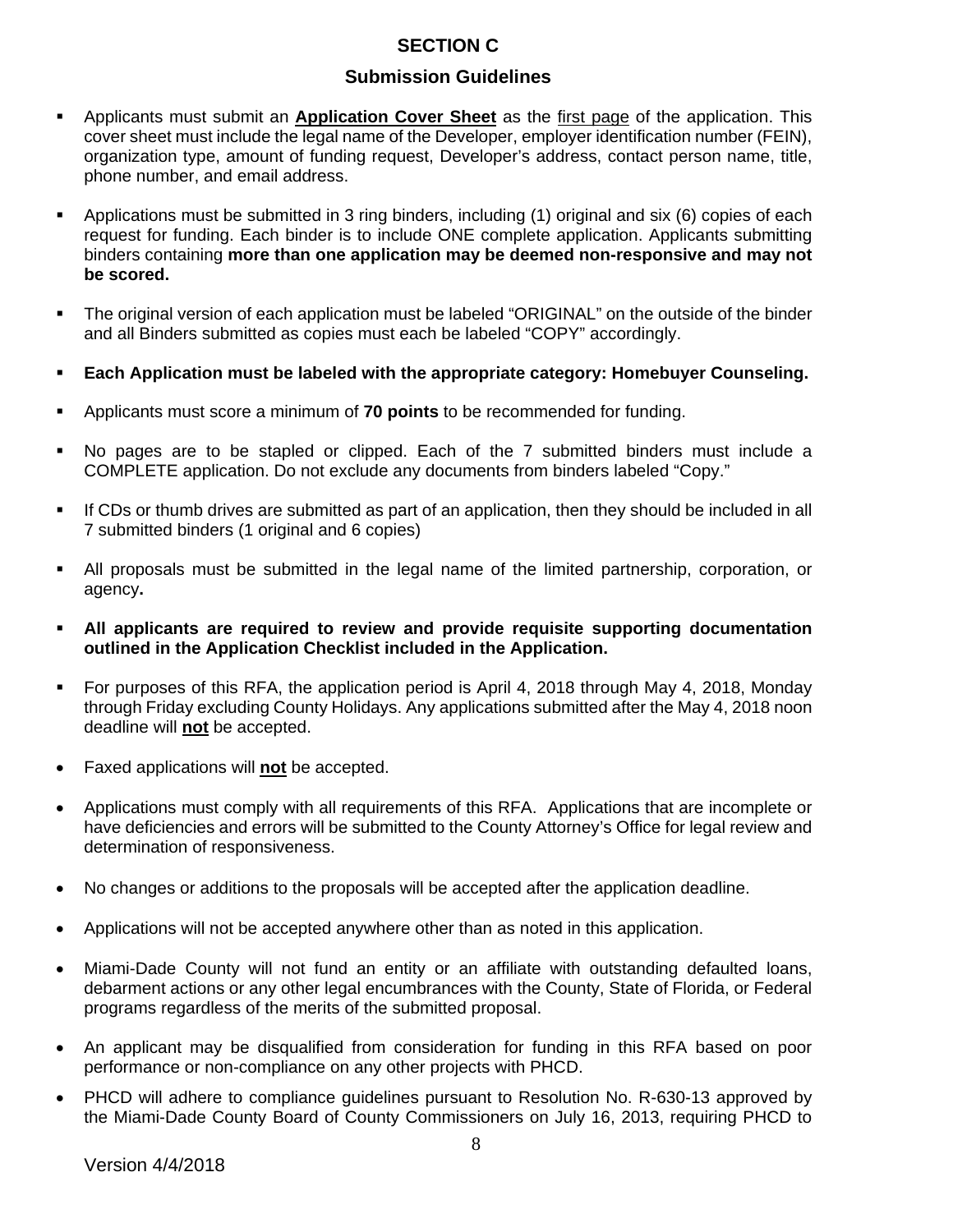complete and report a Due Diligence investigation on all applicants using the Due Diligence Checklist. **Unless expressly authorized by the County Mayor or the Mayor's designee (Resolution No. 630-13, Section 3), any entity NOT clearing the Due Diligence Investigation will NOT be recommended to the Board for funding.** 

- **Applications lacking any items and/or criteria needed to meet minimum threshold will be deemed non-responsive and will not be scored.**
- Questions pertaining to this application must be submitted in writing to the Miami-Dade County Department of Public Housing and Community Development, no later than April 11, 2018, to the attention of: Michael Liu, Director PHCD. Responses are expected to be posted on April 16, 2018, on the website www.miamidade.gov/housing/

**Michael Liu, Director Miami-Dade County Department of Public Housing and Community Development Overtown Transit Village North 701 NW 1st Court, 16th Floor Miami, FL 33136 communitydevelopmentservices@miamidade.gov** 

 Applications submitted prior to the May 4, 2018 deadline can be submitted to the Clerk of the Board from April 4 through May 3, 2018, Monday through Friday, except on Holidays observed by the County. Applications must be labeled as directed below:

**Mr. Harvey Ruvin Clerk of the Board of County Commissioners Stephen P. Clark Center 111 N.W. First Street, 17th Floor Miami, Florida 33128 Miami-Dade County Department of Public Housing and Community Development Attention: Director's Office** 

On May 4, 2018, APPLICATIONS WILL **ONLY** BE ACCEPTED DURING THE HOURS OF **9:00 a.m. and 12:00 noon** at the **Department of Public Housing and Community Development located in the Overtown Transit Village North Building, 701 NW 1st Court, 2nd Floor Training Rm., Miami, FL 33136.**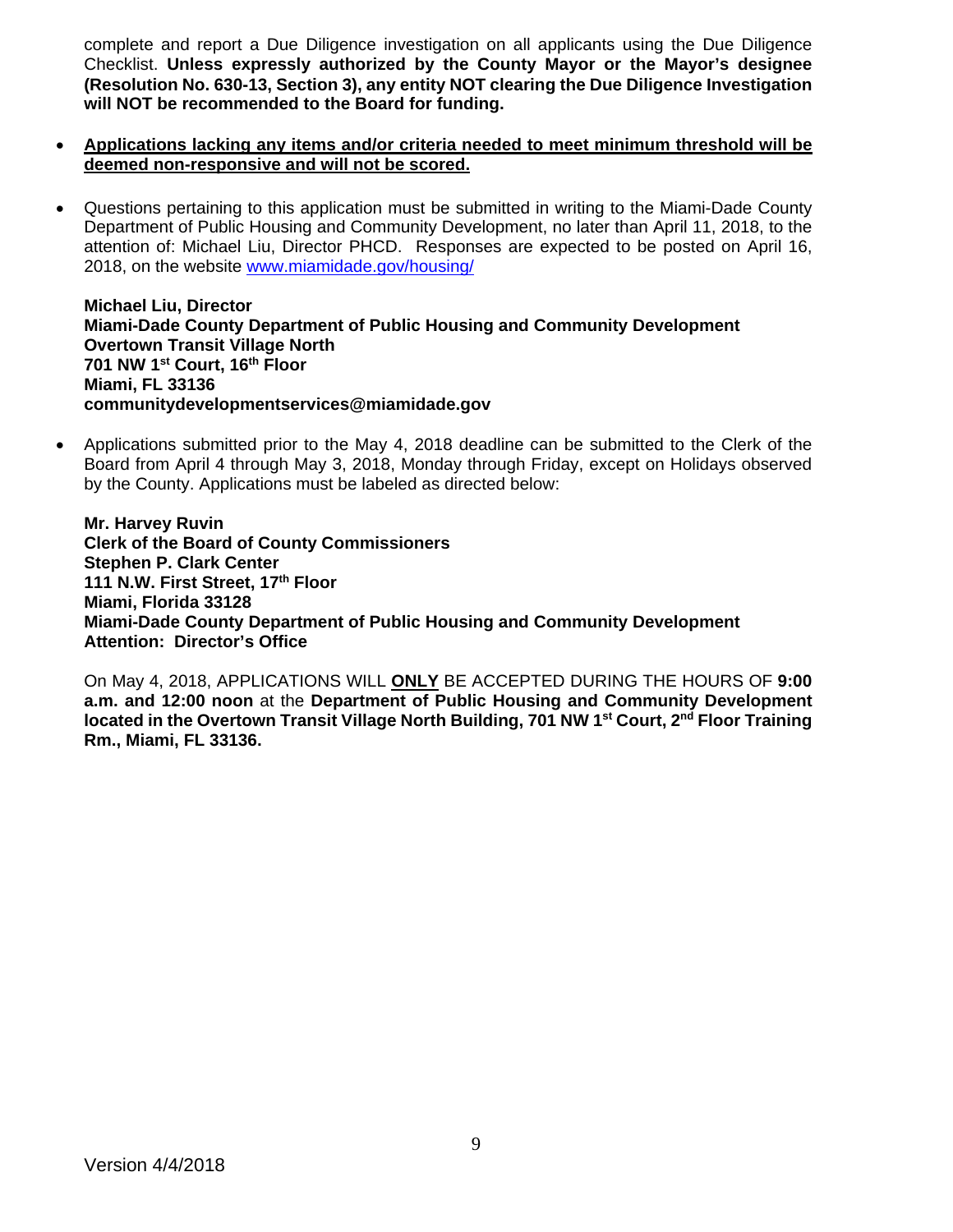## **SECTION D**

## **Homebuyer Education and Counseling**

The Department of Public Housing and Community Development (PHCD) is soliciting applications for Homebuyer Education and Counseling services from qualified U.S. Department of Housing and Urban Development (HUD) approved agencies. Applicants with a demonstrated ability to provide educational and counseling services to prospective homebuyers are encouraged to apply. Proof of U.S. HUD approval must be provided at the time of application to be considered for funding. Education and Counseling services must include the following topics:

- Financing
- Fair housing practices
- Credit counseling
- Budget and money management
- Financial literacy
- Selecting a neighborhood (schools, employment, transportation)
- Finding a home
- Negotiating a purchase price
- Home maintenance
- Mortgage approval process
- Post-closing education and counseling
- Inspections and Repairs

#### **Minimum Threshold Requirements**

- Agency must be a U.S. HUD approved Homebuyer Education and Counseling Agency
- Housing Counselor(s) administering the workshops must have approved U.S. HUD certification.
- Agency must have a reporting system that tracks the number of homeowners funded with Miami-Dade County resources. Documentation of monthly reports will be required for reimbursement requests.

#### **Applications lacking items and/or criteria needed to meet minimum threshold will be deemed nonresponsive and will not be scored.**

Applicants must score a minimum of **70 points** to be recommended for funding.

All recipients of homeownership assistance must participate in a financial literacy program in conjunction with the existing required homebuyer education and counseling curricula.

Supporting documentation for the agency's experience, professional affiliations, employee certifications, training materials, funding sources, program costs, marketing plans and client management system **is required to receive points in this application.** 

The County will endeavor to distribute awarded funds in a *geographically equitable* manner, such that residents in the North, Central, and South shall have reasonable access to homebuyer education and counseling services. This policy seeks to achieve greater efficiencies in the provision of services and the expenditure of funds by eliminating the funding of multiple agencies that provide duplicative services in the same market area.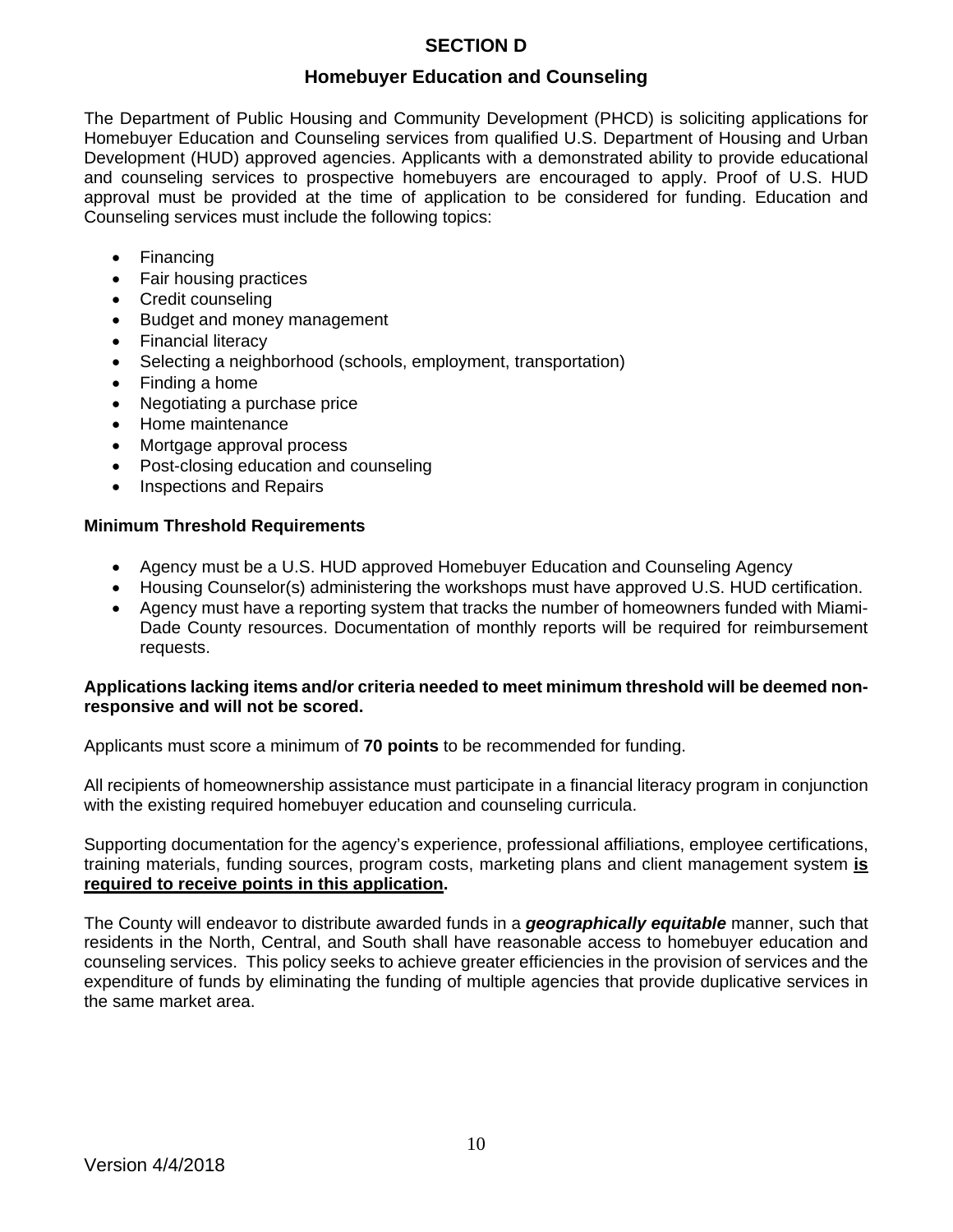# **HOMEBUYER EDUCATION AND COUNSELING APPLICATION**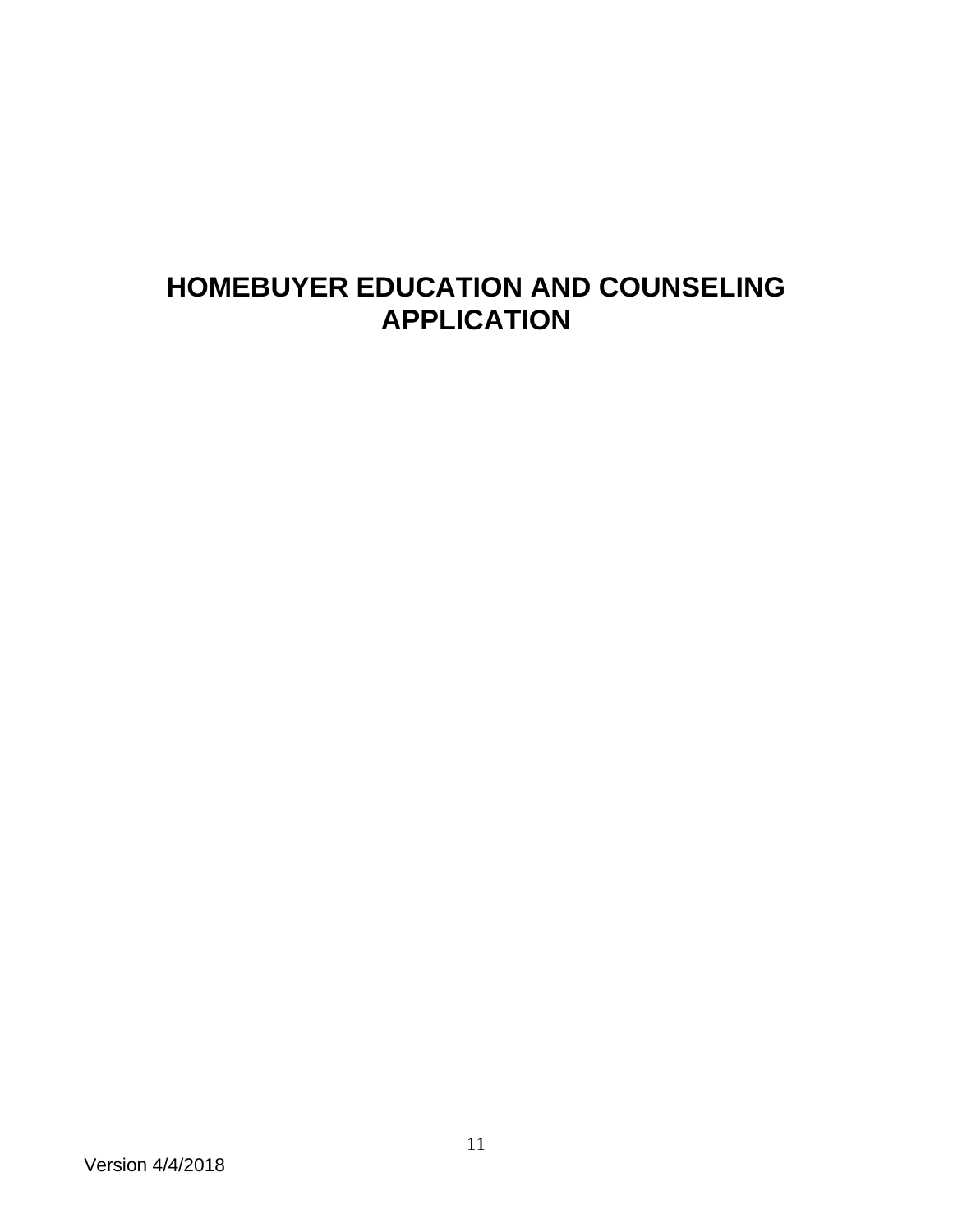#### **APPLICATION COVER SHEET FY 2018 SHIP REQUEST FOR APPLICATION (RFA)**

| <b>ENTITY / APPLICANT INFORMATION:</b>                                           |                                                                                                                       |  |                                                                                                      |  |
|----------------------------------------------------------------------------------|-----------------------------------------------------------------------------------------------------------------------|--|------------------------------------------------------------------------------------------------------|--|
| <b>Legal Name:</b>                                                               |                                                                                                                       |  | ,我们也不能在这里,我们也不能在这里的时候,我们也不能会不能会不能会不能会不能会不能会不能会。""我们的人们,我们也不能会不能会不能会不能会不能会不能会不能会不                     |  |
|                                                                                  |                                                                                                                       |  | Organization's Federal Tax or Employer Identification Number (TIN/FEIN): ___________________________ |  |
| Organization's Dun & Bradstreet D-U-N-S # (Required): __________________________ |                                                                                                                       |  | To obtain DUNS #, please call 1.866.705.5711 or visit http://fedgov.dnb.com/webform                  |  |
|                                                                                  |                                                                                                                       |  |                                                                                                      |  |
|                                                                                  |                                                                                                                       |  |                                                                                                      |  |
|                                                                                  |                                                                                                                       |  |                                                                                                      |  |
|                                                                                  |                                                                                                                       |  |                                                                                                      |  |
| <b>ACTIVITY INFORMATION:</b>                                                     |                                                                                                                       |  |                                                                                                      |  |
|                                                                                  |                                                                                                                       |  |                                                                                                      |  |
|                                                                                  |                                                                                                                       |  |                                                                                                      |  |
| site is located in.                                                              | If multiple sites are proposed, please attach a separate list including the address and Commission District that each |  |                                                                                                      |  |
|                                                                                  |                                                                                                                       |  | Category: _Homebuyer Education and Counseling_                                                       |  |
| <b>Activity Description:</b>                                                     |                                                                                                                       |  |                                                                                                      |  |
|                                                                                  |                                                                                                                       |  |                                                                                                      |  |
|                                                                                  |                                                                                                                       |  |                                                                                                      |  |
| Funding Amount Requested:                                                        |                                                                                                                       |  |                                                                                                      |  |
|                                                                                  |                                                                                                                       |  |                                                                                                      |  |

With my signature below, I attest to the accuracy of the information provided on this cover page. The information above summarizes my RFA 2018 application submission.

Signature: \_\_\_\_\_\_\_\_\_\_\_\_\_\_\_\_\_\_\_\_\_\_\_\_\_\_\_\_\_\_\_\_\_\_\_

| Name (printed): |  |
|-----------------|--|
|-----------------|--|

Date: \_\_\_\_\_\_\_\_\_\_\_\_\_\_\_\_\_\_\_\_\_\_\_\_\_\_\_\_\_\_\_\_\_\_\_\_\_\_\_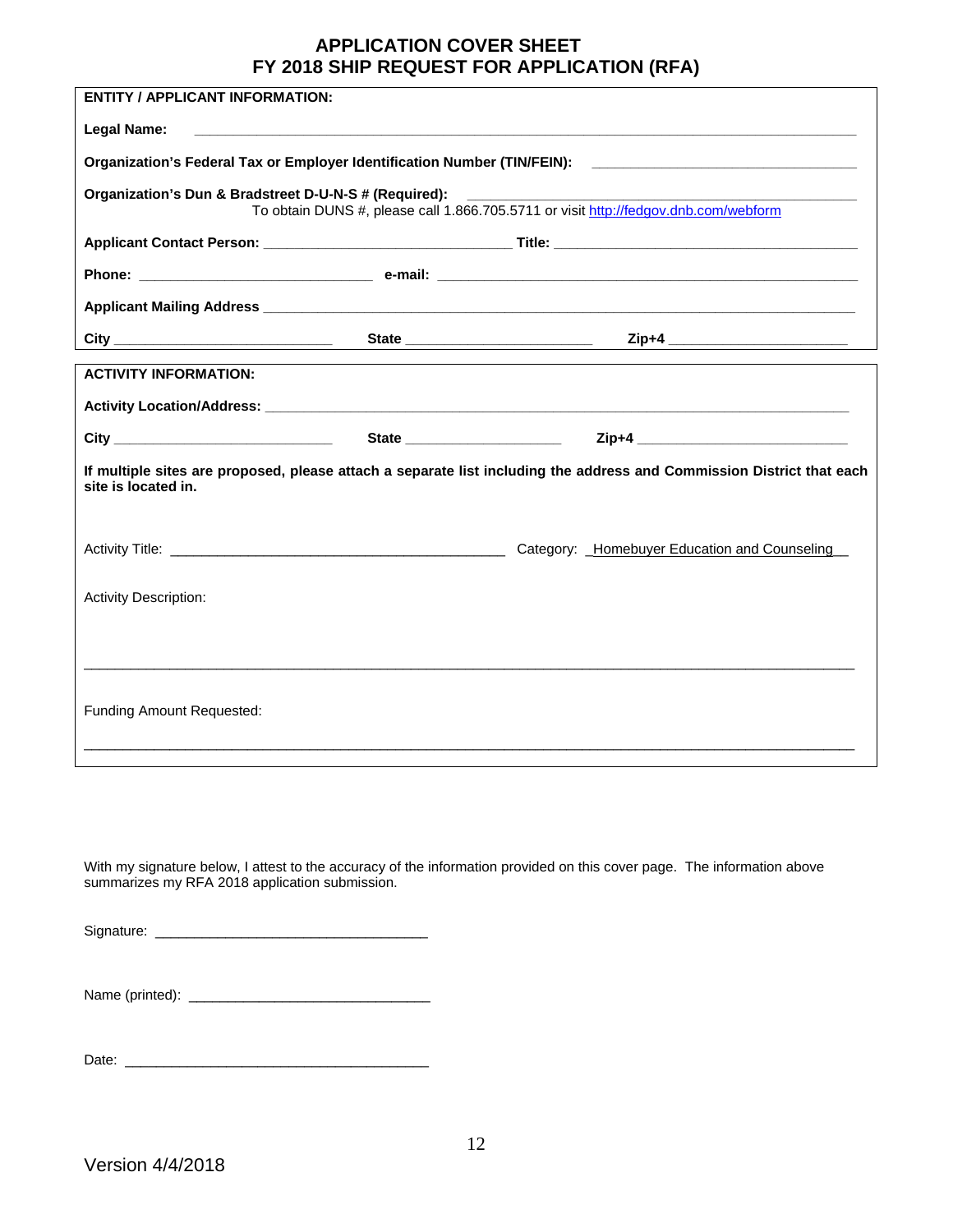

#### **PUBLIC HOUSING AND COMMUNITY DEVELOPMENT DUE DILIGENCE AFFIDAVIT**

| <b>Applicant Name:</b>   |  |
|--------------------------|--|
| <b>Address:</b>          |  |
| <b>Telephone Number:</b> |  |

Pursuant to Miami-Dade County Resolution No. R-630-13, the undersigned certifies, to the best of his or her knowledge and belief, that:

- 1. Within the past five (5) years, neither the Entity nor its directors, partners, principals, members or board members:
	- i. Have been sued by a funding source for breach of contract or failure to perform obligations under a contract;
	- ii. Have been cited by a funding source for non-compliance or default under a contract;
	- iii. Have been a defendant in a lawsuit based upon a contract with a funding source;
	- iv. Have been charged with a crime that is unresolved at the time of signing this document; have been convicted at any time of a crime of fraud or bribery; or have been convicted at any time of a criminal act in connection with any County program.

Please list any matters which prohibit the Entity from making certifications required and explain how the matters are being resolved (use separate sheet if necessary):

| This is certified by my signature:                                             |                     |      |
|--------------------------------------------------------------------------------|---------------------|------|
| <b>Applicant's Signature</b>                                                   | <b>Print Name</b>   | Date |
| Subscribed and sworn to (or affirmed) before me this __________________ day of |                     |      |
|                                                                                |                     |      |
|                                                                                |                     |      |
| (Print or Stamp of Notary):                                                    |                     |      |
| Notary Public – State of __________________                                    | <b>Notary Seal:</b> |      |
|                                                                                |                     |      |

This material is available in an accessible format upon request. CD/60/31516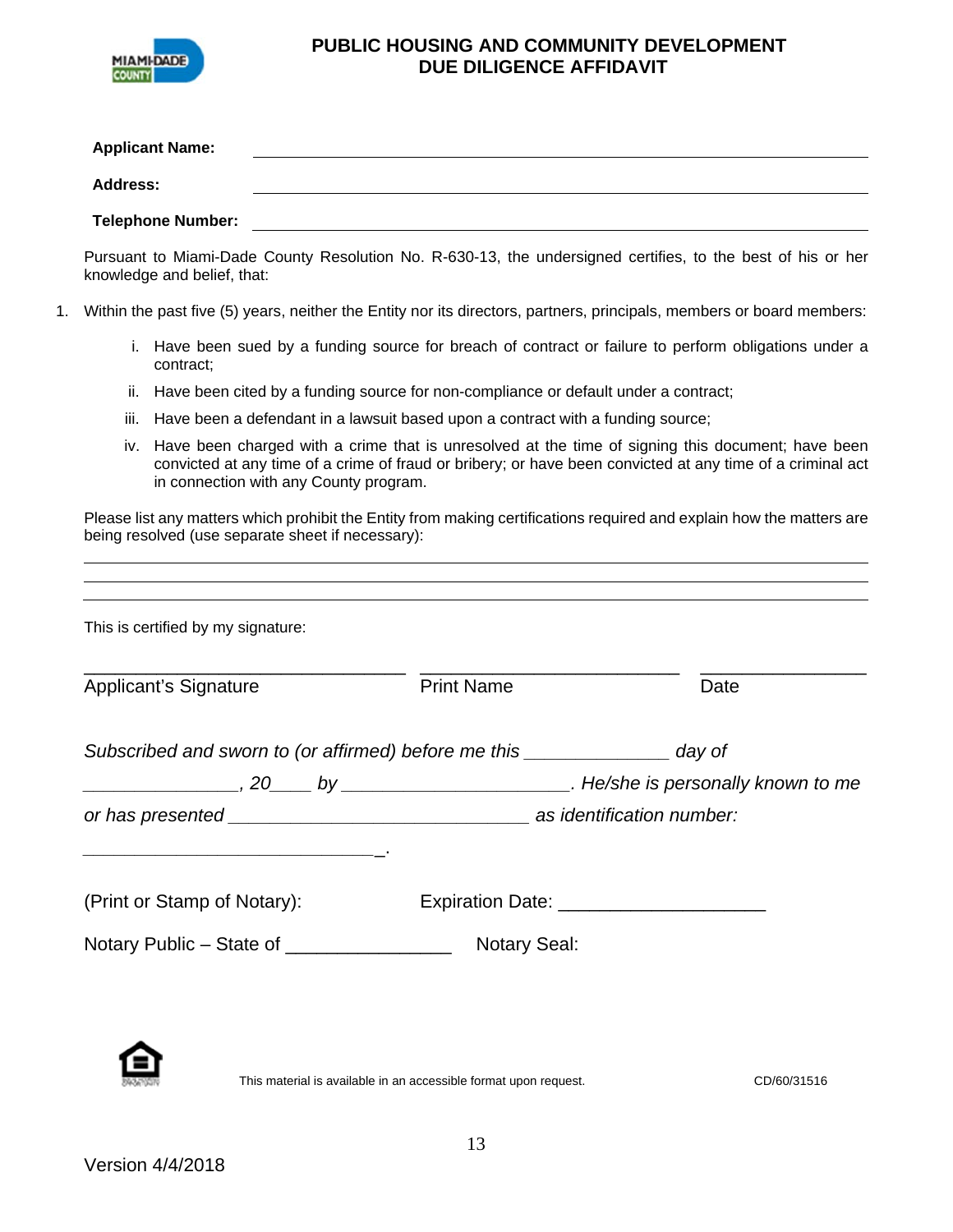

## **PUBLIC HOUSING AND COMMUNITY DEVELOPMENT FY 2018 SHIP RFA CERTIFICATION OF ACCURACY**

This page must be signed by the authorized representative of the Applicant/Developer as to the accuracy and completeness of this proposal. No proposals will be accepted without this document.

I hereby certify that this proposal is complete and all information included herein is true and accurate.

Name of Applicant: \_\_\_\_\_\_\_\_\_\_\_\_\_\_\_\_\_\_\_\_\_\_\_\_\_\_\_\_\_\_\_\_\_\_\_\_\_\_\_\_\_\_\_\_\_\_\_\_\_

Authorized Representative: \_\_\_\_\_\_\_\_\_\_\_\_\_\_\_\_\_\_\_\_\_\_\_\_\_\_\_\_\_\_\_\_\_\_\_ (print name)

Title: \_\_\_\_\_\_\_\_\_\_\_\_\_\_\_\_\_\_\_\_\_\_\_\_\_\_\_\_\_\_\_\_\_

Signature: \_\_\_\_\_\_\_\_\_\_\_\_\_\_\_\_\_\_\_\_\_\_\_\_\_\_\_\_\_

| ∩ate∙<br>υαισ. |  |
|----------------|--|
|                |  |

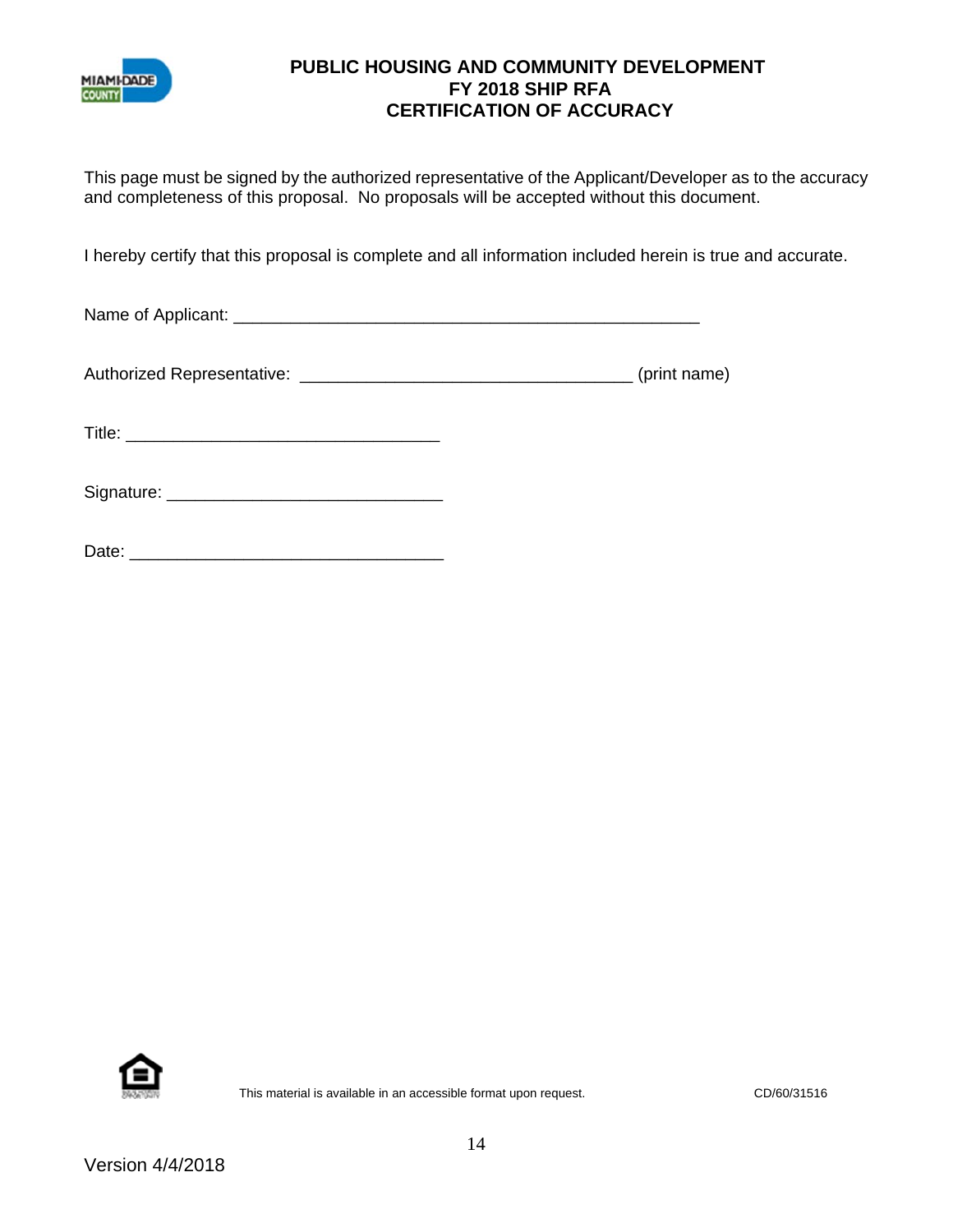## **APPLICATION CHECKLIST**

#### **COPIES OF ALL DOCUMENTS MUST BE INCLUDED IN EACH SUBMITTED BINDER**  IN THE ORDER THEY APPEAR IN THE LIST BELOW LABELED BY CORRESPONDING TAB, TITLE AND PAGE NUMBER WHERE DOCUMENT IS FOUND.

## **ALL DOCUMENTS MUST HAVE PAGE NUMBERS**

#### **ALL items listed in the following checklist are REQUIRED and must be included with your application**

| Tab               | <b>Document</b>                                                                                                                                                                                                                                     | <b>Required</b>       | <b>Include Page</b><br><b>Number where</b><br>document is<br>located |
|-------------------|-----------------------------------------------------------------------------------------------------------------------------------------------------------------------------------------------------------------------------------------------------|-----------------------|----------------------------------------------------------------------|
| 1.                | <b>Application Cover Sheet</b>                                                                                                                                                                                                                      | Required              |                                                                      |
| 2.                | <b>Application Checklist/Table of Contents</b>                                                                                                                                                                                                      | Required              |                                                                      |
| $\overline{3}$ .  | <b>Application Activity Submission Form</b>                                                                                                                                                                                                         | Required              |                                                                      |
| 4.                | <b>Application: General Section</b>                                                                                                                                                                                                                 | Required              |                                                                      |
| $\overline{5}$ .  | <b>Application:</b>                                                                                                                                                                                                                                 | Required              |                                                                      |
|                   | Abbreviated Activity Description                                                                                                                                                                                                                    | Required              |                                                                      |
|                   | Activity Location and Description of Service Area (Include interior and<br>exterior pictures of activity location.)                                                                                                                                 | Required              |                                                                      |
|                   | Statement of Metropolitan Significance (Only for activities in Entitlement                                                                                                                                                                          | Only If               |                                                                      |
|                   | Cities.)                                                                                                                                                                                                                                            | Applicable            |                                                                      |
| 6.                | Scope of Services - Including Detailed Activity Description, Location,<br>Proposed Accomplishments, and Action Steps                                                                                                                                | Required              |                                                                      |
| $\overline{7}$ .  | Budget - The applicant shall submit a full and complete total budget<br>including a listing of all funds, which are expected to be utilized as a match<br>or to partially fund the project or program including funds requested in this<br>proposal | Required              |                                                                      |
|                   | <b>Entity Budget</b>                                                                                                                                                                                                                                | Required              |                                                                      |
|                   | <b>Entity Assets and Liabilities</b>                                                                                                                                                                                                                | Required              |                                                                      |
|                   | Audited Financial Statements or a Certified Financial Statement,<br>certified by an independent 3rd party auditor.                                                                                                                                  | Required              |                                                                      |
|                   | <b>Detailed Activity Budget</b>                                                                                                                                                                                                                     | Required              |                                                                      |
|                   | Five-Year Operating Pro-Forma                                                                                                                                                                                                                       | Only If<br>Applicable |                                                                      |
|                   | Sources & Uses Statement for Proposed Activity                                                                                                                                                                                                      | Required              |                                                                      |
|                   | Leveraged Sources (Award Letters, Signed Affidavits, and/or Letters of<br>Commitment)                                                                                                                                                               | Required              |                                                                      |
| 8.                | <b>Due Diligence Affidavit</b>                                                                                                                                                                                                                      | Required              |                                                                      |
| 9.                | W-9 Form - Request for Taxpayer Identification Number & Certification                                                                                                                                                                               | Required              |                                                                      |
| 10.               | <b>Certification of Accuracy</b>                                                                                                                                                                                                                    | Required              |                                                                      |
| 11.               | Tax Exempt Status Letter - Evidence of not-for-profit status.                                                                                                                                                                                       | Only If<br>Applicable |                                                                      |
| $\overline{12}$ . | IRS 990 - Description of not-for-profit status.                                                                                                                                                                                                     | Required              |                                                                      |
| 13.               | Governing Board - Names and addresses.                                                                                                                                                                                                              | Required              |                                                                      |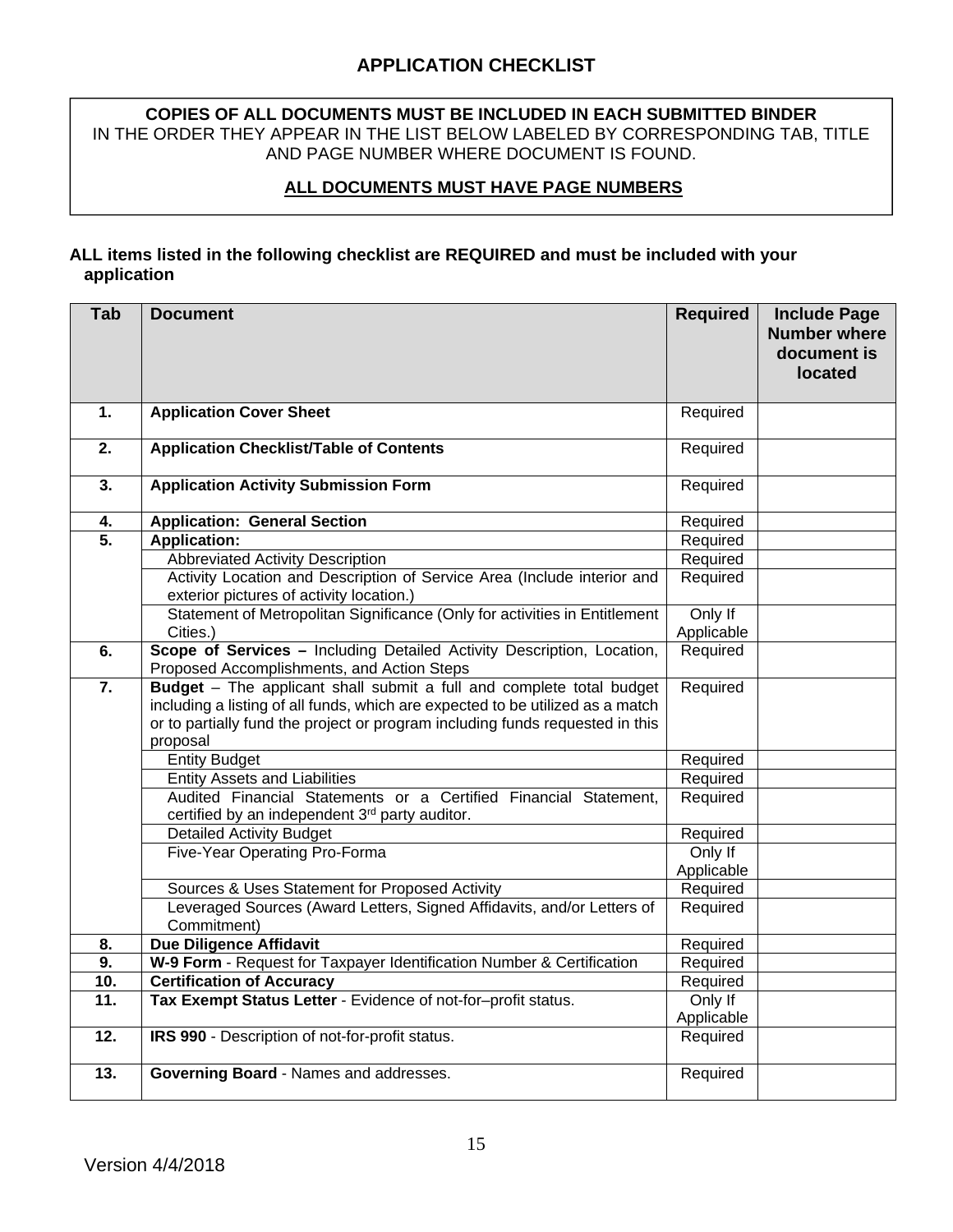| <b>Tab</b>        | <b>Document</b>                                                                                                                                                                                                                                                                                                                                                              | <b>Required</b>       | <b>Include Page</b><br><b>Number where</b><br>document is<br>located |
|-------------------|------------------------------------------------------------------------------------------------------------------------------------------------------------------------------------------------------------------------------------------------------------------------------------------------------------------------------------------------------------------------------|-----------------------|----------------------------------------------------------------------|
| 14.               | <b>Current Articles of Incorporation and Corporate Documents - Please</b>                                                                                                                                                                                                                                                                                                    | Required              |                                                                      |
|                   | label and include page numbers for each of the sections listed below.                                                                                                                                                                                                                                                                                                        |                       |                                                                      |
|                   | Articles of Incorporation/Corporate Certification                                                                                                                                                                                                                                                                                                                            | Required              |                                                                      |
|                   | Current Certificate of Good Standing or Certificate of Status - From the<br>State of Florida                                                                                                                                                                                                                                                                                 | Required              |                                                                      |
|                   | <b>Business License</b>                                                                                                                                                                                                                                                                                                                                                      |                       |                                                                      |
|                   | Partnership Agreement                                                                                                                                                                                                                                                                                                                                                        | Only if               |                                                                      |
|                   |                                                                                                                                                                                                                                                                                                                                                                              | Applicable            |                                                                      |
|                   | Board Resolutions (If applicable)                                                                                                                                                                                                                                                                                                                                            | Only if               |                                                                      |
|                   |                                                                                                                                                                                                                                                                                                                                                                              | Applicable            |                                                                      |
| 15.               | <b>Current By-Laws</b>                                                                                                                                                                                                                                                                                                                                                       | Required              |                                                                      |
| 16.               | Contact Information for All Partners - Names of the organizations,<br>individuals and the specific governmental agencies involved in the<br>partnership, to include contact person(s), addresses and telephone<br>numbers for each and their role in the project. Identify not-for-profit versus<br>for-profit organizations and include DUNS numbers for each organization. | Required              |                                                                      |
| 17.               | <b>Résumés and Organizational Chart</b>                                                                                                                                                                                                                                                                                                                                      | Required              |                                                                      |
| 18.               | <b>Appeals or Other Pending Issues</b>                                                                                                                                                                                                                                                                                                                                       | Only if<br>Applicable |                                                                      |
| 19.               | Collaborative Agreements with Service Providers (signed and dated)                                                                                                                                                                                                                                                                                                           | Required              |                                                                      |
| $\overline{20}$ . | <b>Marketing and Outreach Plan</b>                                                                                                                                                                                                                                                                                                                                           | Required              |                                                                      |
| 21.               | <b>Comprehensive Training Curriculum</b>                                                                                                                                                                                                                                                                                                                                     | Required              |                                                                      |
| 22.               | Past Experience as Homebuyer Counseling (HC) provider                                                                                                                                                                                                                                                                                                                        | Required              |                                                                      |
| 23.               | <b>Proof of a Client Management System</b>                                                                                                                                                                                                                                                                                                                                   | Required              |                                                                      |
| 24.               | <b>Corporate Affiliations</b>                                                                                                                                                                                                                                                                                                                                                | Required              |                                                                      |
| 25.               | Homebuyer Counseling Track Record (documentation of successful<br>graduates)                                                                                                                                                                                                                                                                                                 | Required              |                                                                      |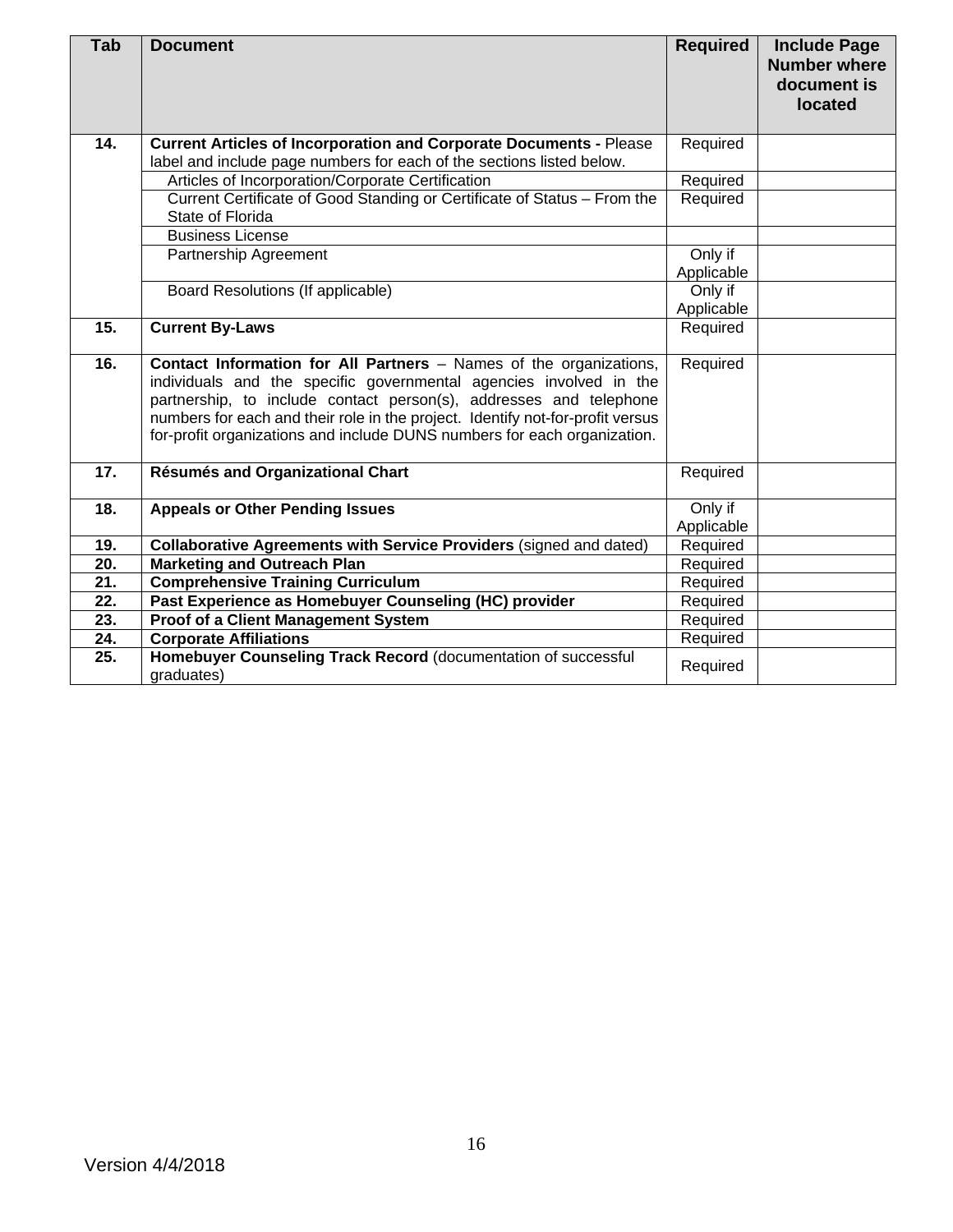## **HOMEBUYER EDUCATION AND COUNSELING SCORING CRITERIA ORGANIZATIONAL CAPACITY AND SOUNDNESS OF APPROACH** (100 Points)

| 1.  | How many years has the organization provided homebuyer education and counseling services? Must provide<br>documented proof to receive points.                              |                              |                                                                                                                                                                                                                 |  |
|-----|----------------------------------------------------------------------------------------------------------------------------------------------------------------------------|------------------------------|-----------------------------------------------------------------------------------------------------------------------------------------------------------------------------------------------------------------|--|
|     | 1-4 years (4 points)                                                                                                                                                       | 5-7 years (6 points)         | 8 or more years (10 points)                                                                                                                                                                                     |  |
| 2.  | Is the homebuyer counseling entity a member of the National Industry Standards for Homeowner Education<br>and Counseling? Must include documented proof to receive points. |                              |                                                                                                                                                                                                                 |  |
|     | No (0 points)                                                                                                                                                              | Yes (10 points)              |                                                                                                                                                                                                                 |  |
| 3.  | system)                                                                                                                                                                    |                              | Does the homebuyer counseling entity utilize a HUD compliant Client Management System for data<br>collection and reporting? Must include documented proof to receive points. (proof of purchase and/or lease of |  |
|     | $\Box$ No (0 points)                                                                                                                                                       | Yes (5 points)               |                                                                                                                                                                                                                 |  |
| 4.  | points.                                                                                                                                                                    |                              | How many years of experience do the homebuyer counselors have? Must include documented proof to receive                                                                                                         |  |
|     | J 1-5 years (1 point)                                                                                                                                                      | $\Box$ 6-10 years (2 points) | 11 or more years (5 points)                                                                                                                                                                                     |  |
| 5.  | documented proof to receive points. (copies of certifications)                                                                                                             |                              | What is the percentage of homebuyer counselors that are currently certified? Select one. Must include                                                                                                           |  |
|     | 69% or less than (0 points)                                                                                                                                                | $\Box$ 70-79% (1 point)      | 80-89% (2 points)<br>90-100% (3 points)                                                                                                                                                                         |  |
| 6.  | receive points.                                                                                                                                                            |                              | Has your organization received other funding for counseling services? Must include documented proof to                                                                                                          |  |
|     | No (0 points)                                                                                                                                                              | Yes (7 points)               |                                                                                                                                                                                                                 |  |
| 7.  | Must include documented proof to receive points. (participant verification)                                                                                                |                              | How many participants successfully completed and/or graduated from your program in the last 12 months?                                                                                                          |  |
|     | $\Box$ less than 100 (0 points)                                                                                                                                            | $\Box$ 100 (2 points)        | $\Box$ 200 (5 points)                                                                                                                                                                                           |  |
|     | 300 (10 points)                                                                                                                                                            | 500 or more (15 points)      |                                                                                                                                                                                                                 |  |
| 8.  | documented proof to receive points. (participant verification)                                                                                                             |                              | How many participants successfully achieved homeownership in the last 12 months? Must include                                                                                                                   |  |
|     | Less than 25 (0 points)                                                                                                                                                    | 26-49 (5 points)             | 50 or more (10 points)                                                                                                                                                                                          |  |
| 9.  | points.                                                                                                                                                                    |                              | Does the applicant have a comprehensive training curriculum? Must include training curriculum to receive                                                                                                        |  |
|     | Marginal (2 points)                                                                                                                                                        | Moderate (6 points)          | Comprehensive (10 points)                                                                                                                                                                                       |  |
| 10. | proof to receive points.                                                                                                                                                   |                              | Number of training locations within 1/3-mile accessible to public transportation? Must include documented                                                                                                       |  |
|     | No locations within 1/3-mile (0 points)                                                                                                                                    |                              | 1 location within 1/3-mile (3 points)                                                                                                                                                                           |  |
|     | 2 or more locations within 1/3-mile (5 points)                                                                                                                             |                              |                                                                                                                                                                                                                 |  |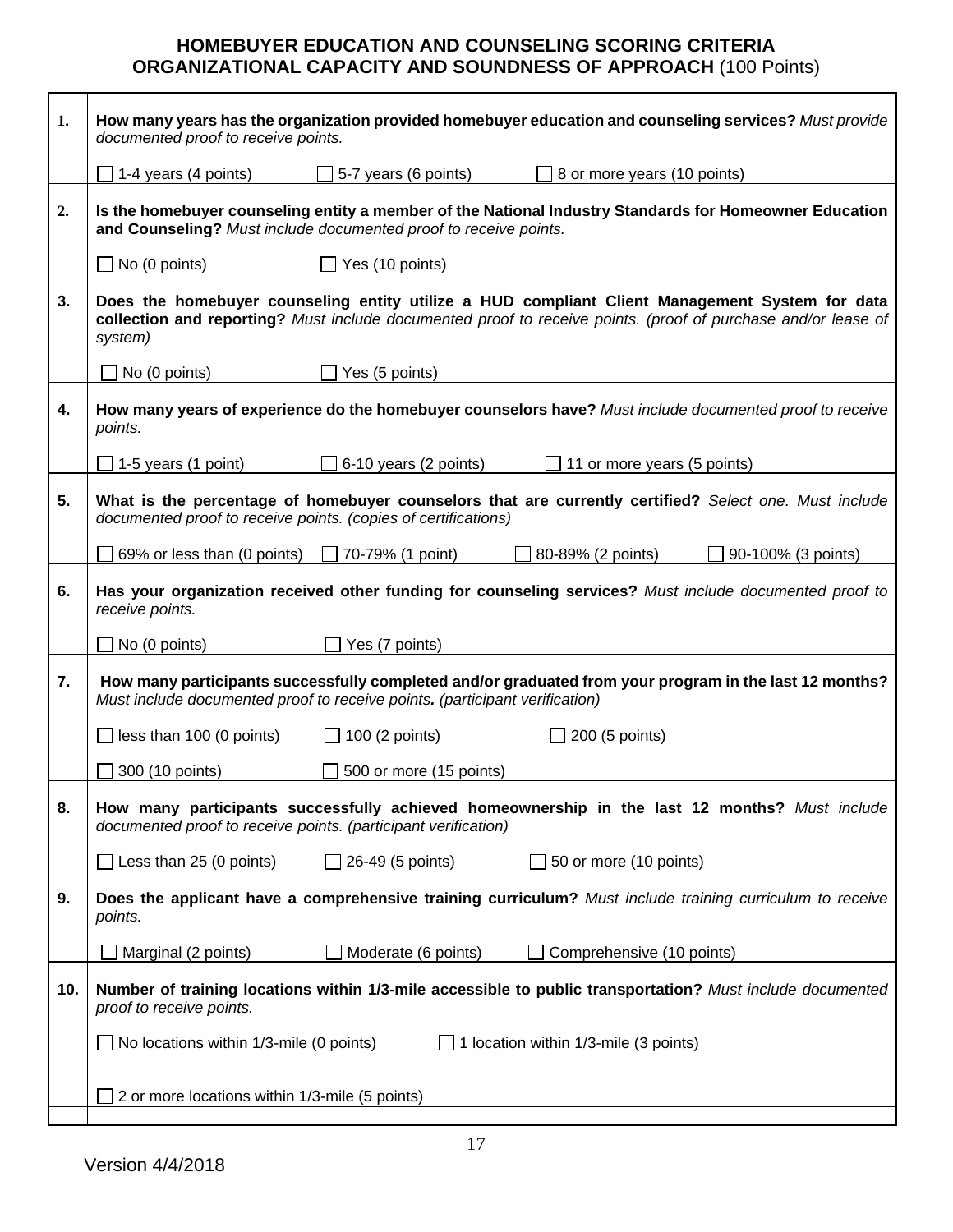| 11. | Is there a cost to participants for the homebuyer education and counseling workshops (exclusive of required<br>fees for credit reports) Must include documented proof to receive points. |                              |                                                                                                     |
|-----|------------------------------------------------------------------------------------------------------------------------------------------------------------------------------------------|------------------------------|-----------------------------------------------------------------------------------------------------|
|     | $$50$ or more (0 points) $$1-\$50$ (5 points)                                                                                                                                            |                              | $\Box$ \$0 (15 points)                                                                              |
| 12. | organization? Must include documented proof of previous workshops to receive points.                                                                                                     |                              | Has the agency provided post purchase homeownership workshops for persons previously served by your |
|     | $\Box$ No (0 points)                                                                                                                                                                     | Yes (5 points)               |                                                                                                     |
| 13. | Provide the number of total clients to be served:                                                                                                                                        |                              |                                                                                                     |
|     | Indicate the cost per client for the following services (as applicable):                                                                                                                 |                              |                                                                                                     |
|     | Homebuyer Education \$                                                                                                                                                                   | <b>Financial Literacy \$</b> |                                                                                                     |
|     | Homebuyer Counseling \$                                                                                                                                                                  | All inclusive \$             |                                                                                                     |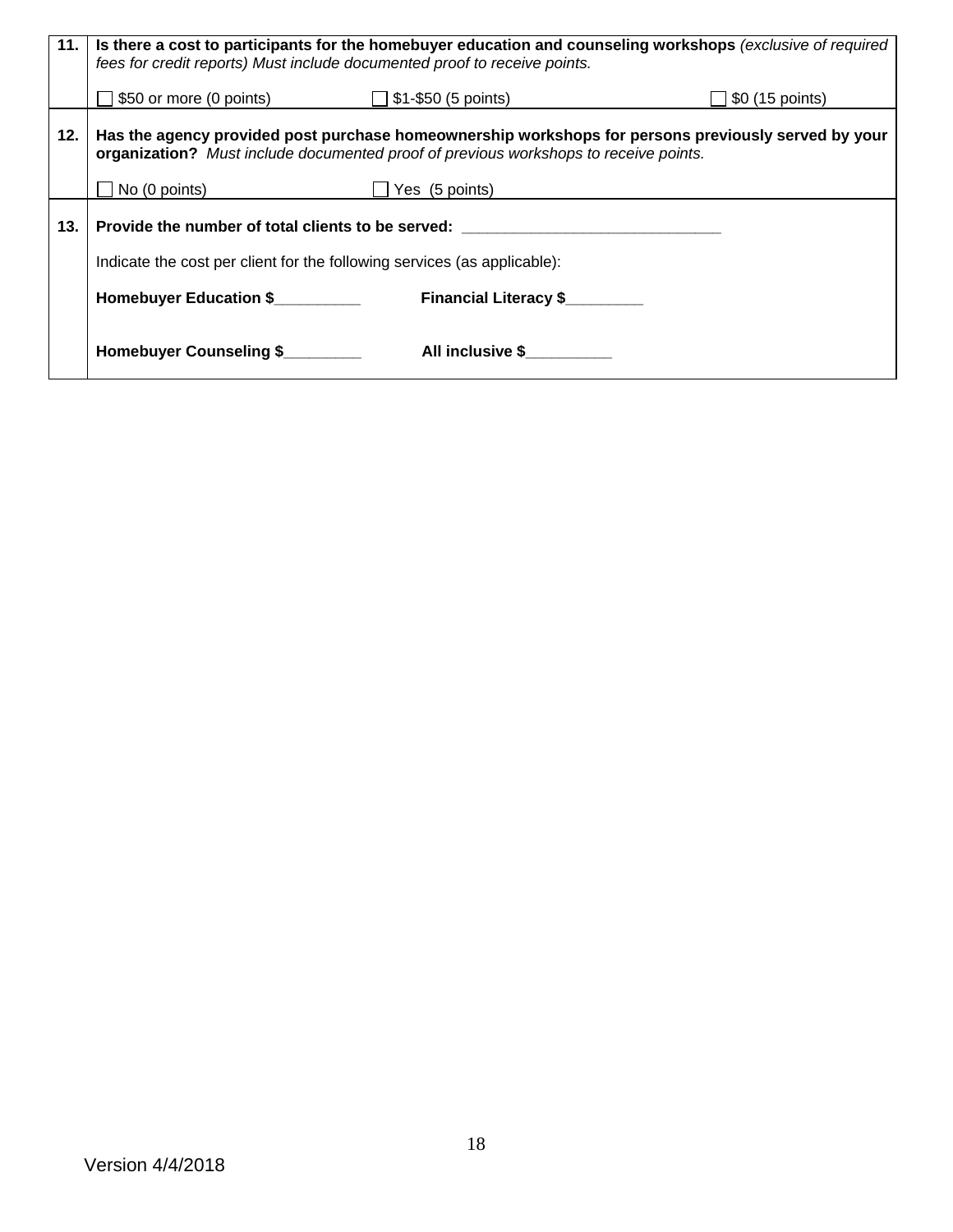## **Due Diligence Check List**

PHCD will adhere to compliance guidelines pursuant to Resolution No. R-630-13 approved by the Miami-Dade County Board of County Commissioners on July 16, 2013, requiring a Due Diligence investigation on all applicants using the following websites and/or reports:

Miami-Dade Office of the Inspector General

Vendor registration documents, affidavits and applicable licenses

Florida Department of Business and Professional Regulation

Insurance and/or bonds as applicable

SBD Violations Reports

Florida Convicted Vendor List

Contractor Debarment Report

Delinquent Contractors

Goal Deficit Mark-Up Report

Suspended Contractors

Florida Suspended Contractors

Federal Excluded Parties List System

Sudan-Iran Affidavit

State of Florida Corporations

Capital Improvements Information System

A&E Technical Certification Report

Pre-Qualification Report

Web search for compliance and performance (Better Business Bureau and other jurisdictions)

Reference checks for contracts with similar scope (other County departments, agencies and firms)

Tax Returns, Financial Statements (Audited), Pro Forma statements, and other financial documents

Local Public Records Search (Miami-Dade Clerk of Courts)

Dun & Bradstreet Financial Reports

Public Access to Court Electronic Records (PACER)